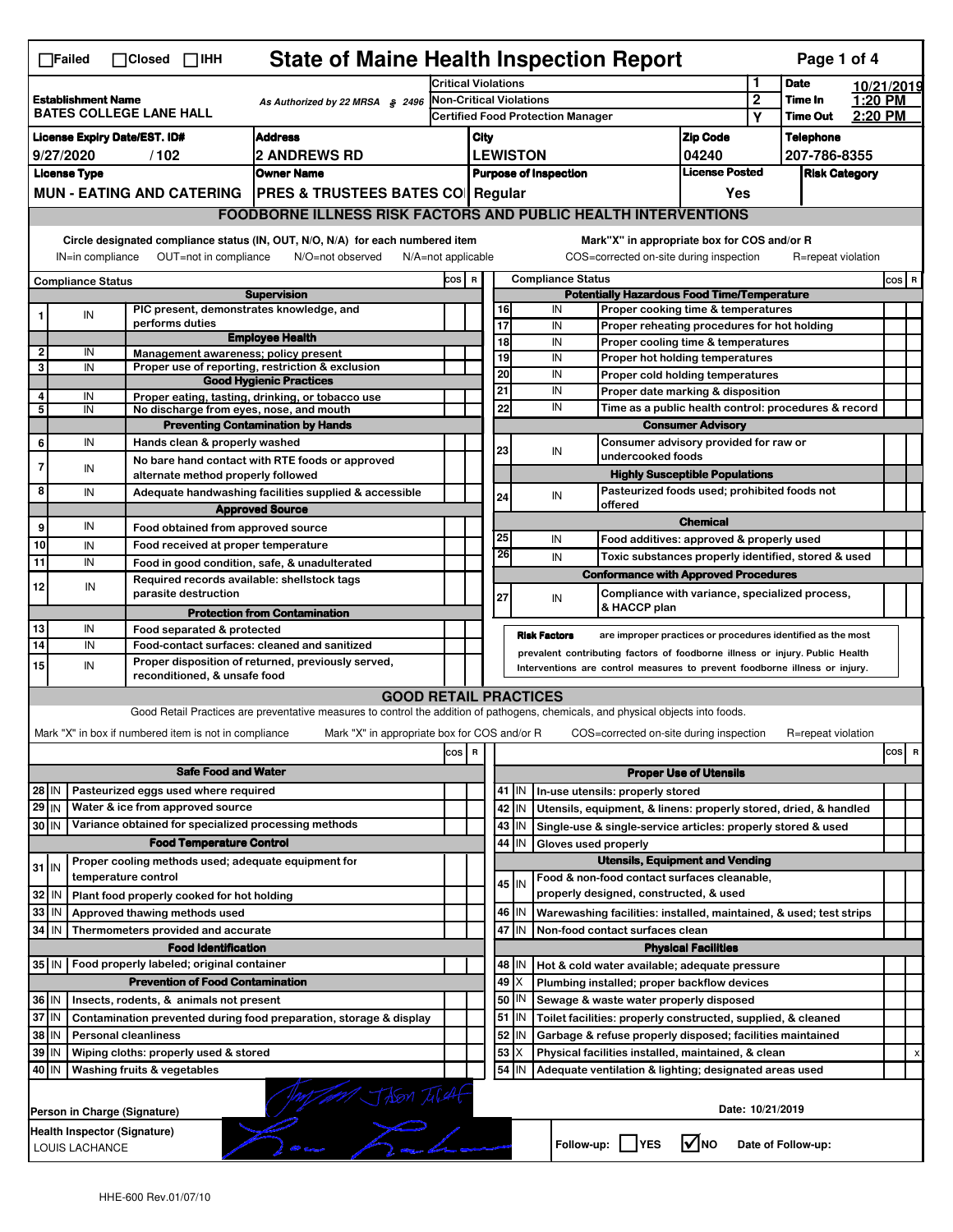|                                                                                            | Page 2 of 4        |                          |                                 |              |                   |                                  |
|--------------------------------------------------------------------------------------------|--------------------|--------------------------|---------------------------------|--------------|-------------------|----------------------------------|
| <b>Establishment Name</b><br><b>BATES COLLEGE LANE HALL</b>                                |                    | As Authorized by 22 MRSA | 10/21/2019<br>Date              |              |                   |                                  |
| <b>Address</b><br>License Expiry Date/EST. ID#<br><b>2 ANDREWS RD</b><br>9/27/2020<br>/102 |                    |                          | City / State<br><b>LEWISTON</b> | /ME          | Zip Code<br>04240 | <b>Telephone</b><br>207-786-8355 |
|                                                                                            |                    |                          | <b>Temperature Observations</b> |              |                   |                                  |
| Location                                                                                   | <b>Temperature</b> |                          |                                 | <b>Notes</b> |                   |                                  |
| Sliced tomato                                                                              | $40*$              | single door cooler       |                                 |              |                   |                                  |
| Water                                                                                      | $127*$             | Hand wash sink           |                                 |              |                   |                                  |
| Cold holding<br>Raw beef patty<br>$36*$                                                    |                    |                          |                                 |              |                   |                                  |
| Air temp                                                                                   | $37*$              | Merchandising cooler     |                                 |              |                   |                                  |
| Quat sanitizer                                                                             | 200 ppm            | Sanitizer buckets        |                                 |              |                   |                                  |
| Butter pat                                                                                 | $40*$              | Double door cooler       |                                 |              |                   |                                  |
| Soup                                                                                       | 169*               | Hot holding              |                                 |              |                   |                                  |
| Oranges                                                                                    | $41*$              | Salad bar                |                                 |              |                   |                                  |

| Air temp       | $41*$      | 3 door cooler |
|----------------|------------|---------------|
|                |            |               |
| High temp dish | 155*/180*+ | Wash/rinse    |
|                |            |               |
| Tuna salad     | $37*$      | Reach in unit |
|                |            |               |

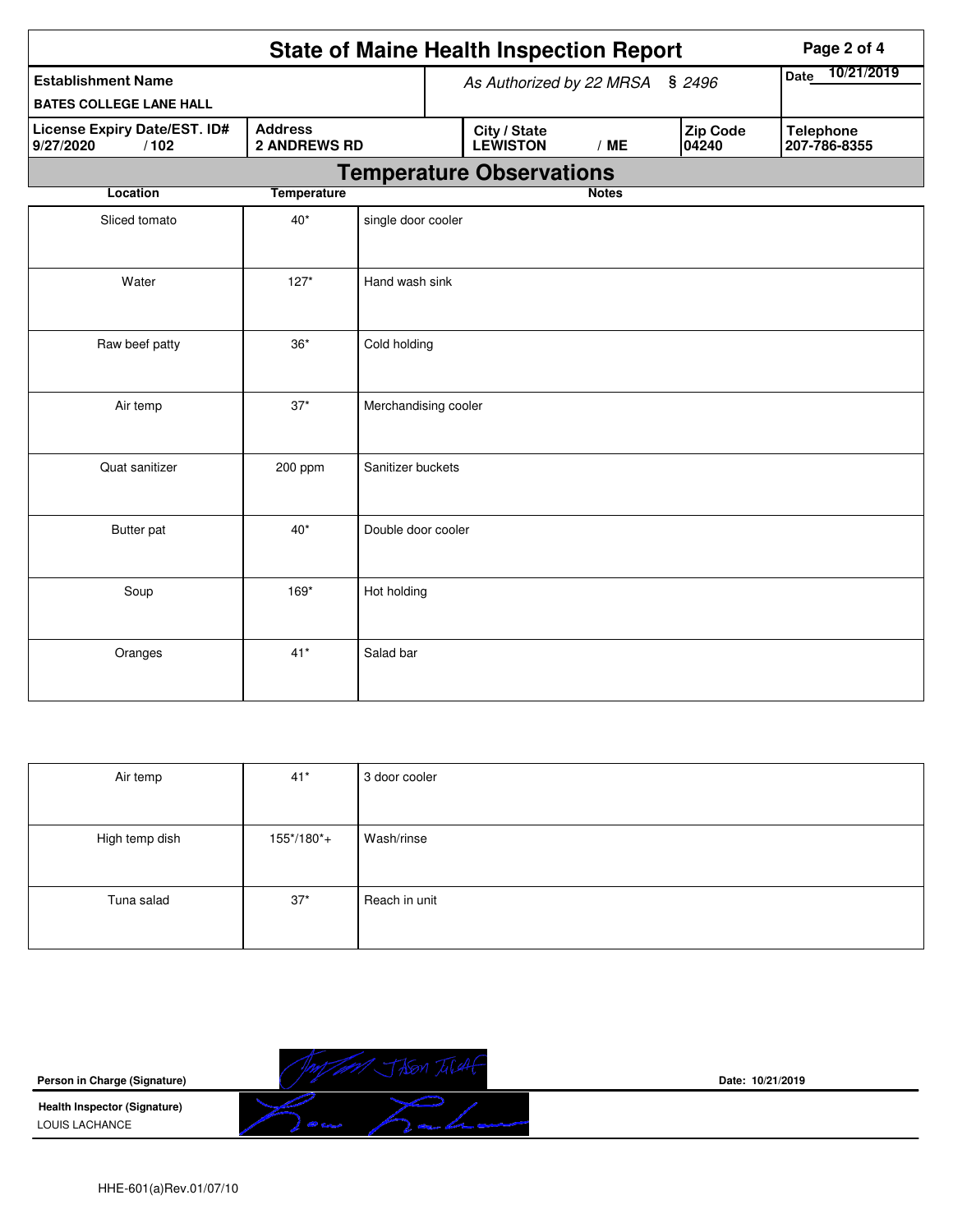|                                                                                                                                                    | Page 3 of 4                           |                                 |    |                          |                    |  |  |  |  |  |
|----------------------------------------------------------------------------------------------------------------------------------------------------|---------------------------------------|---------------------------------|----|--------------------------|--------------------|--|--|--|--|--|
| <b>Establishment Name</b><br><b>BATES COLLEGE LANE HALL</b>                                                                                        |                                       |                                 |    |                          | 10/21/2019<br>Date |  |  |  |  |  |
| License Expiry Date/EST. ID#<br>9/27/2020<br>/102                                                                                                  | <b>Address</b><br><b>2 ANDREWS RD</b> | City / State<br><b>LEWISTON</b> | ME | <b>Zip Code</b><br>04240 |                    |  |  |  |  |  |
| <b>Observations and Corrective Actions</b>                                                                                                         |                                       |                                 |    |                          |                    |  |  |  |  |  |
| Violations cited in this report must be corrected within the time frames below, or as stated in sections<br>8-405.11 and 8-406.11 of the Food Code |                                       |                                 |    |                          |                    |  |  |  |  |  |
| 49: 5-205.15: C: Plumbing system not properly maintained in good repair.                                                                           |                                       |                                 |    |                          |                    |  |  |  |  |  |

INSPECTOR NOTES: Employee restroom handsink drain pipe is leaking.

53: 6-201.11: N: Floors, walls, and ceilings are not smooth and easily cleanable.

INSPECTOR NOTES: \*\*REPEAT\*\* Wall near grill area has peeling paint, easily flaked, Seal exposed wood on column that encloses draft lines.

53: 6-201.13.(A): N: Floor and wall junctures are not enclosed and sealed.

INSPECTOR NOTES: Coving missing along same column.



**Date: 10/21/2019**

HHE-601(a)Rev.01/07/10 **Page 3 of 4**